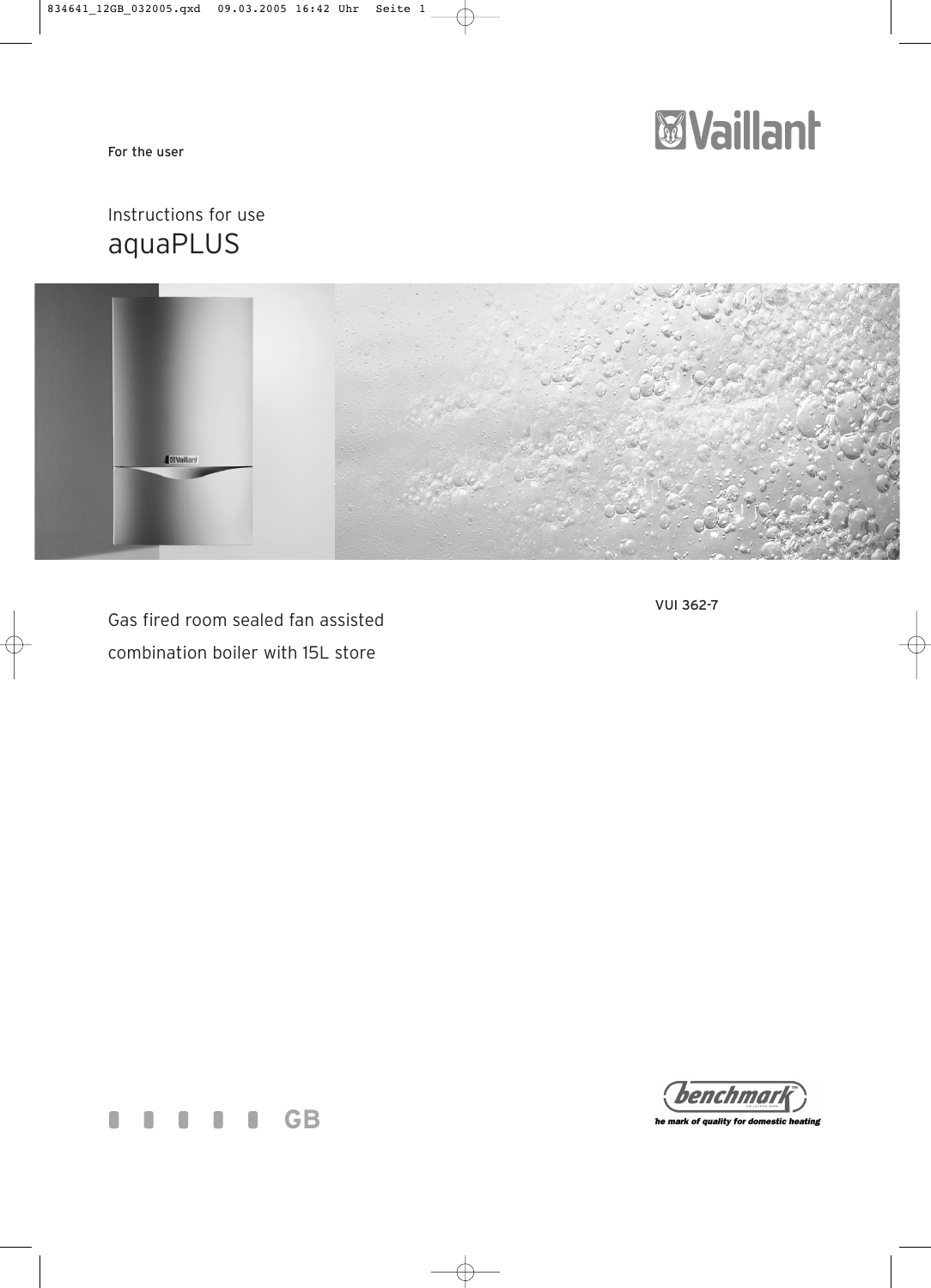|                                                                                         |                                                                                                                                                                                                                                                                                   | page                                                |
|-----------------------------------------------------------------------------------------|-----------------------------------------------------------------------------------------------------------------------------------------------------------------------------------------------------------------------------------------------------------------------------------|-----------------------------------------------------|
|                                                                                         | Information to the documentation $\ldots \ldots \ldots \ldots$<br>Attachment and safe storage of the documentation<br>Key to symbols                                                                                                                                              | 2<br>2<br>$\overline{\phantom{a}}$                  |
| 1.1<br>1.2<br>1.3<br>1.4<br>1.5                                                         | <b>1 General information</b><br>For your information<br>Liability<br>Specified use<br>EC designation<br>Factory Guarantee                                                                                                                                                         | З<br>3<br>3<br>3<br>3<br>3                          |
| 2 Safety<br>2.1<br>2.1.1<br>2.1.2<br>2.1.3<br>2.1.4<br>2.1.5<br>2.2<br>2.2.1<br>2.2.2   | Safety instructions<br>Setup and adjustments<br>Gas smell<br>Modifications in and around the boiler<br>Explosive and flammable materials $\ldots \ldots$<br>Inspection<br>General precautions<br>Corrosion protection<br>Drinking water supply pressure                           | 4<br>4<br>4<br>4<br>4<br>4<br>4<br>4<br>4<br>4      |
| 3.1<br>3.1.1<br>3.1.2<br>3.2<br>3.2.1<br>3.2.2<br>3.3<br>3.3.1<br>3.3.2<br>3.4<br>3.4.1 | 3 Operation<br>Operating controls<br>Boiler display<br>Initial checks before turning ON<br>Open the service valves<br>Check the water contents<br>Domestic hot water operation<br>Warmstart operation<br>Obtaining hot water<br>Heating operation<br>Setting the maximum radiator | 5<br>5<br>5<br>5<br>6<br>6<br>6<br>6<br>7<br>7<br>8 |
| 3.4.2<br>3.5<br>3.6<br>3.6.1<br>3.7<br>3.7.1<br>3.7.2                                   | temperature control<br>Setting the external controls<br>Status display<br>Resetting the appliance<br>Faults in the hot water system<br>Turning the boiler OFF<br>To turn OFF the central heating only<br>(Summer mode)<br>To turn OFF central heating and hot water               | 8<br>8<br>9<br>9<br>10<br>10<br>10                  |

for short periods of time . . . . . . . . . . . . . . . . 11 3.8 Care and maintenance ..................... 11 3.9 Frost protection . . . . . . . . . . . . . . . . . . . . . . . . . 11 3.10 Troubleshooting . . . . . . . . . . . . . . . . . . . . . . . . . 11

## **Important note!**

**This is possibly a dangerous situation for the product and the environment!**

#### **Note!**  $\mathbb{C}$ **Useful information and guidelines.**

• This symbol is used to indicate a required step.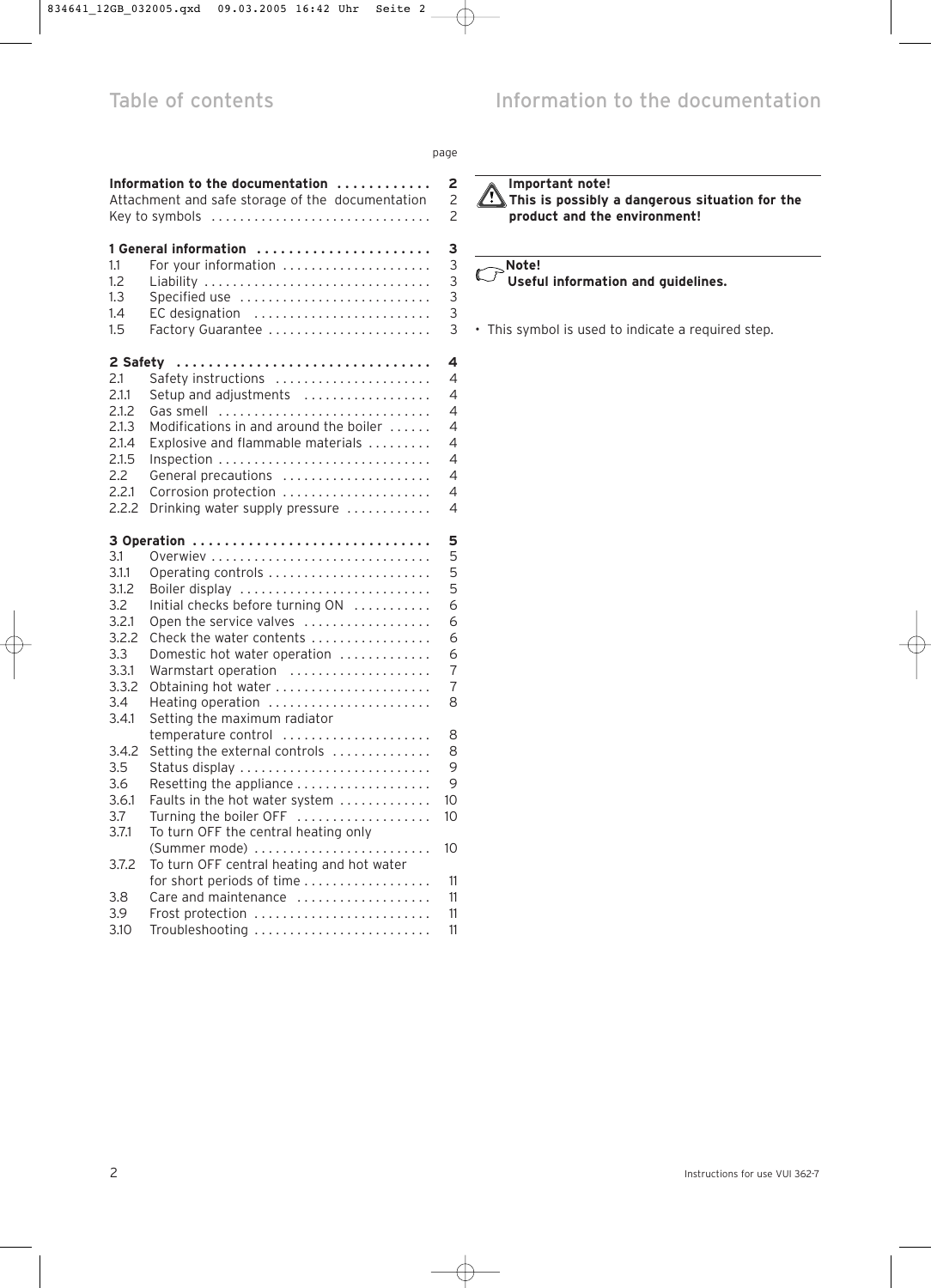## **1 General information**

## **1.1 For your information**

Thank you for choosing a Vaillant boiler. The information given in this booklet will enable you to obtain the best performance from your boiler.

aquaPLUS provides both central heating and domestic hot water, with the domestic hot water supplied directly from the boiler. The boiler will operate automatically to provide domestic hot water whenever a hot water tap is opened, and automatically adjusts to meet the demand for both central heating and domestic hot water in the most economical way.

If, after reading these instructions, you have any questions on the operation of the boiler, please contact either your installer or Vaillant Technical Department.

## **1.2 Liability**

**Warning!**

**We can accept no liability whatsoever for damage or injury resulting from failure to observe these instructions.**

## **1.3 Specified use**

Vaillant aquaPLUS boilers are made to fulfil the latest technical specifications and official safety regulations. These appliances are designed as boilers for use in central heating and hot water supply systems. If the appliances are used for purposes other than or in excess of these specifications, this shall be classed as incorrect operation, and neither the manufacturer nor supplier will accept any liability for resulting damage or injury.

Use of this type is entirely at the owner's risk. The term "specified use" also covers observance of the operating and installation instructions, along with adherence to the servicing schedules.

The benchmark gas boiler commissioning checklist (in the installation manual) should be completed by the installer and/or the commissioning engineer.

All CORGI Registered Installers carry a CORGI ID card, and have a registration number. Both should be recorded in the Benchmark gas boiler commissioning

checklist.

You can check your installer by calling CORGI direct on 01256 372300.01256 372300.



The mark of quality for domestic heating

## **1.4 EC designation**

The purpose of EC designation is to certify that the boiler complies with the requirements of the directives covering gasfired appliances (Council directive 90/396/EEC) and electromagnetic compatibility (Council directive 89/336/EEC).

These appliances also comply with the requirements of the directive on operating efficiency (Council directive 92/42/EEC).

# E

## **1.5 Factory Guarantee**

Our confidence in the quality of craftmenship and performance of our products is demonstrated by the Vaillant two year guarantee.

During the first year from installation the guarantee covers your boiler against manufacturing defects for both parts and labour. In order to extend this guarantee to the second year from installation all you have to do is ensure that your boiler receives a service when it is a year old. (Please note that the cost of the service is not included in the guarantee).

## **Important**

## **To qualify for the your two year guarantee:**

The boiler must be serviced either by Vaillant Ltd. or another competent servicing company (CORGI registered) within one year of the installation date and the details recorded in the Benchmark gas boiler commissioning checklist (this should have been completed by the installer).

Please note that the cost of the service is not included in the guarantee.

## **Registering with us**

Registaration is simple. Just complete the Guarantee Registration Card and return to Vaillant within 30 days of installation. Your details will then be automatically registered within the Vaillant scheme. Note: No receipt will be issued.

## **Immediate help**

If your Vaillant boiler develops a fault your first action should be to contact your installer, as his professional assessment is needed under the terms of our Guarantee. If you are unable to contact your installer, phone Vaillant Service Solutions: 0870 6060 777.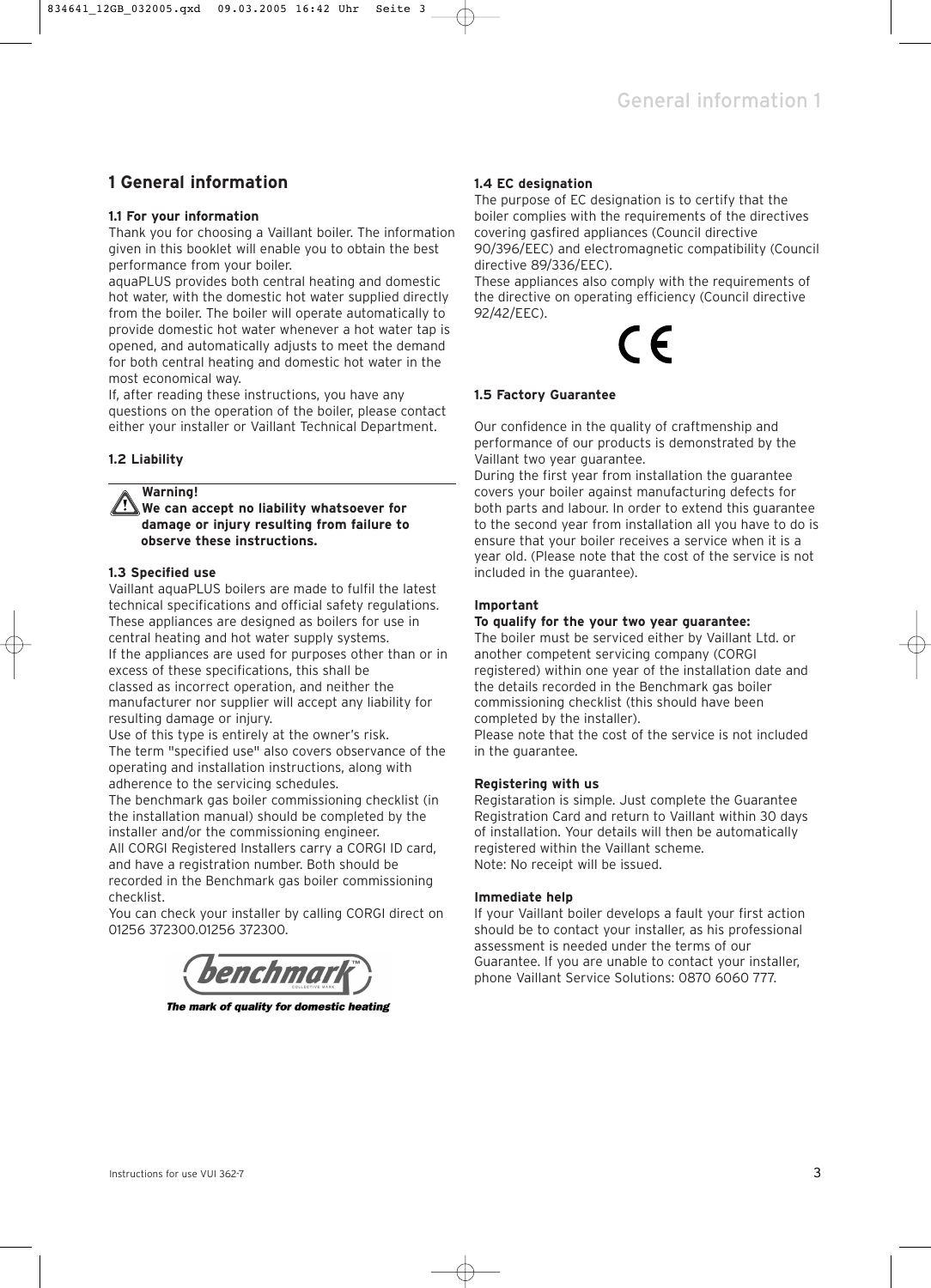## **2 Safety**

## **2.1 Safety instructions**

## **2.1.1 Setup and adjustments**

Installation and adjustment of the boiler as well as service maintenance and repair of the boiler may only be carried out by a competent person in accordance with the Gas Safety (Installation and Use) Regulations 1998. (In the U.K. "CORGI" Registered installers undertake the work to a safe and satisfactory standard). If the boiler is installed in a compartment do not obstruct any purpose provided ventilation openings, and do not use the compartment for storage purposes.

## **2.1.2 Gas smell**

If you smell gas or suspect a gas leak:

- Turn off the boiler
- Do not switch the light or any electrical switches in the hazardous area on or off, do not use the telephone in the hazardous area, avoid sparking, such as lighting the lighter or matches
- Do not smoke in the hazardous area
- Turn off the gas supply at the gas meter
- Ventilate the room
- Warn the other occupants and leave the house
- Consult your gas supplier, service agent or other competent person.

## **2.1.3 Modifications in and around the boiler**

No modifications may be made to the following items:

- The boiler
- The gas, water and electrical supply
- The flue system
- The safety valve for the heating water
- Any structural changes around the appliance that could affect the operational safety of the boiler.

## **2.1.4 Explosive and flammable materials**

Do not use or store any explosive or highly flammable materials (e.g. gasoline, paper or paint) near to the appliance.

## **2.1.5 Inspection**

The boiler should be serviced annually. We recommend that you sign a service agreement with your service agent or Vaillant Ltd.



**Important!**

**When tightening or slackening screwed connections always use suitable open-ended spanners (not pipe wrench, or extensions, etc.). Incorrect use and/or unsuitable tools can lead to damage being caused (e.g. gas or water leakage)!**



**The device may only be used** 

- **for initial operation**
- **for testing**
- **for continuous operation**

**with the chamber cover closed and with the flue system fully mounted and sealed.**

## **2.2 General precautions**

## **2.2.1 Corrosion protection**

DO NOT use aerosol sprays, solvents, chlorine-based cleaning products, paints, adhesives, etc. in the vicinity of the unit. The use of these items can, under certain circumstances, also result in corrosion damage to the flue outlet system.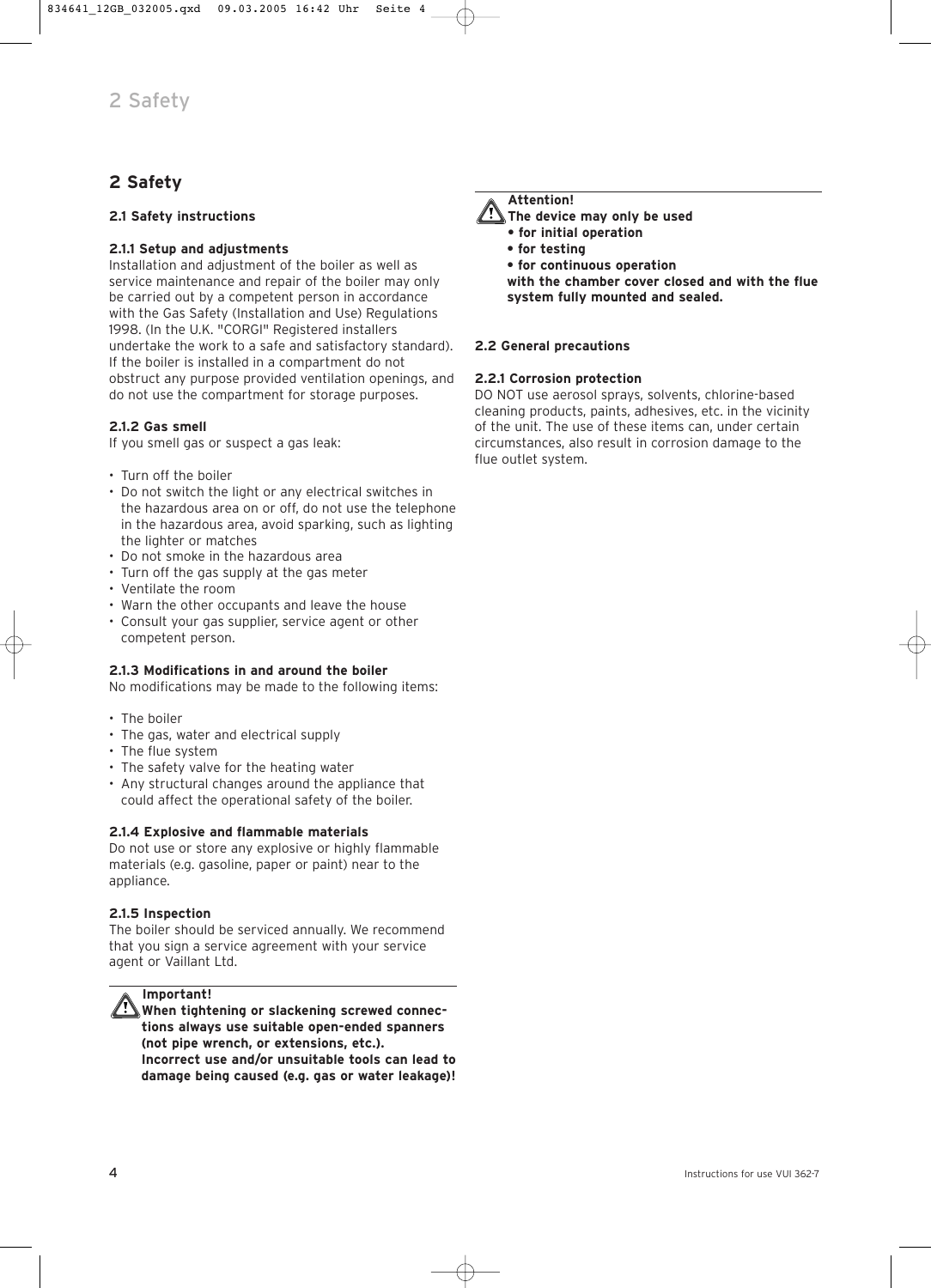## **3 Operation**

## **3.1 Overwiev**

## **3.1.1 Operating controls**

For access to the controls pull the side edges of the lower front panel and drop it down. The following can be seen:

- 1 Maximum radiator temperature control
- 2 The "+" and "-" buttons for the display panel
- 3 Main ON/OFF control
- 4 Pressure gauge displaying the pressure in the heating system
- 5 Built in control/timer module (if fitted)
- 6 The "i" information button
- 7 Boiler display
- 8 "Reset" button
- 9 Maximum hot water temperature control and warmstart ON/OFF control



**Fig. 3.1: Operating elements**

## **3.1.2 Boiler display**

aquaPLUS boilers have an advanced multifunction boiler display. When the main ON/OFF control is in the "ON" position the display will normally show the temperature of water in the boiler circuit (50° C in the example), which confirms that the boiler is functioning correctly. The display supplies the following information:

- 1 Fan speed malfunction
- 2 Heating demand
- 3 Hot-water demand
- 4 Warm-start on (Comfort mode)
- 5 Pump on
- 6 Gas valve on
- 7 Actual Heating-system flow temperature (e.g. 50 °C) or
- Displaying of a status/error code
- 8 Correct burner operation (normal flame) or lock out (crossed-out flame)



**Fig. 3.2: Display indications**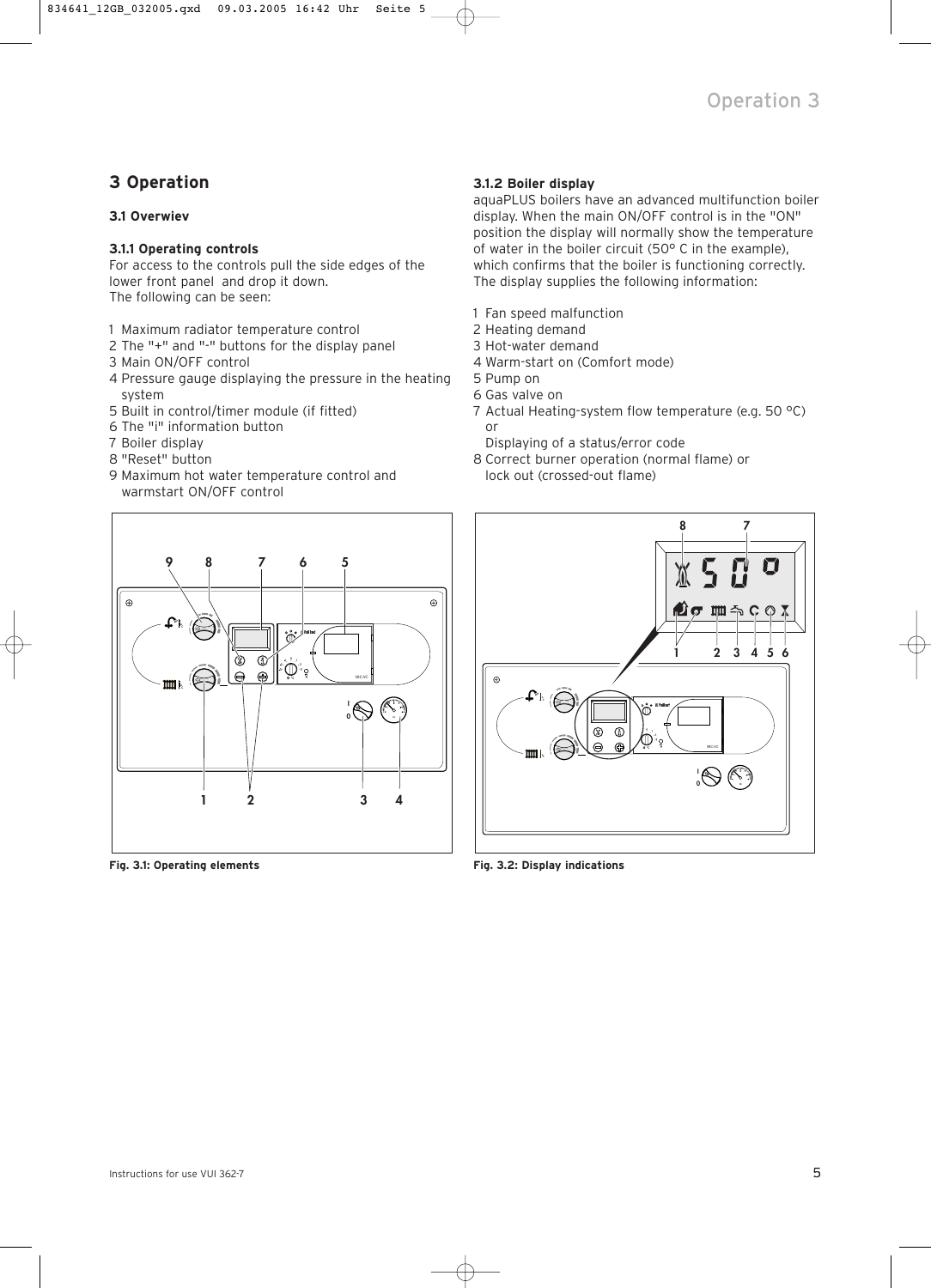## **<sup>1</sup> 3.2 Initial checks before turning ON**

## **3.2.1 Open the service valves**

- Ensure the cold water service valve is open. This can be checked by opening a hot water tap and ensuring water flows.
- Ensure that the service valves in the heating flow and return (2 and 1) and the gas service valve (3) are open.

**Note!**

**The flow, return and gas service valves are open when the line marking has the same direction as the pipe.**

• The pressure relief valves (4) are provided for safety reasons and must not be interfered with.

**Note!**

**A bottom cover is fitted to the appliance. The service valves can be seen through the cover.**



**Fig. 3.3: Opening service valves**

## **3.2.2 Check the water contents**

• Check the water contents of the system on the pressure gauge (1).

The needle on the pressure gauge (1) should be within the green band (between 1 and 1.5 bar). If the needle displays a value below 0.75 bar when the appliance is cold, follow the instructions left by your installer to refill the system. Alternatively, your installer should be called to refill the system.



**Fig. 3.4: Checking the water level** 

## **3.3 Domestic hot water operation**

## **Warning!**

**The boiler should only be used when the heating system contains water. Use of the boiler without water may cause damage to the boiler or its components.**

## **Setting the maximum domestic hot water temperature control**

- Turn the main switch (2, Fig. 3.5) to the "l" position.
- The domestic hot water temperature can be adjusted using the hot water temperature control (3, Fig. 3.5).
- Turn the control clockwise to increase the temperature and anti-clockwise to decrease the temperature.

As a guide for normal circumstances set the knob to the one o´clock position.

## **Note!**

**This control adjusts the maximum domestic hot water temperature. If adjusting the control upwards appears to have no effect on the temperature, then the boiler is already operating at full output for the selected flow rate.**



**If you live in a hard water area please do not set the control knob above the mid (12 o'clock) position to prevent excessive scale formation (fig. 3.5).**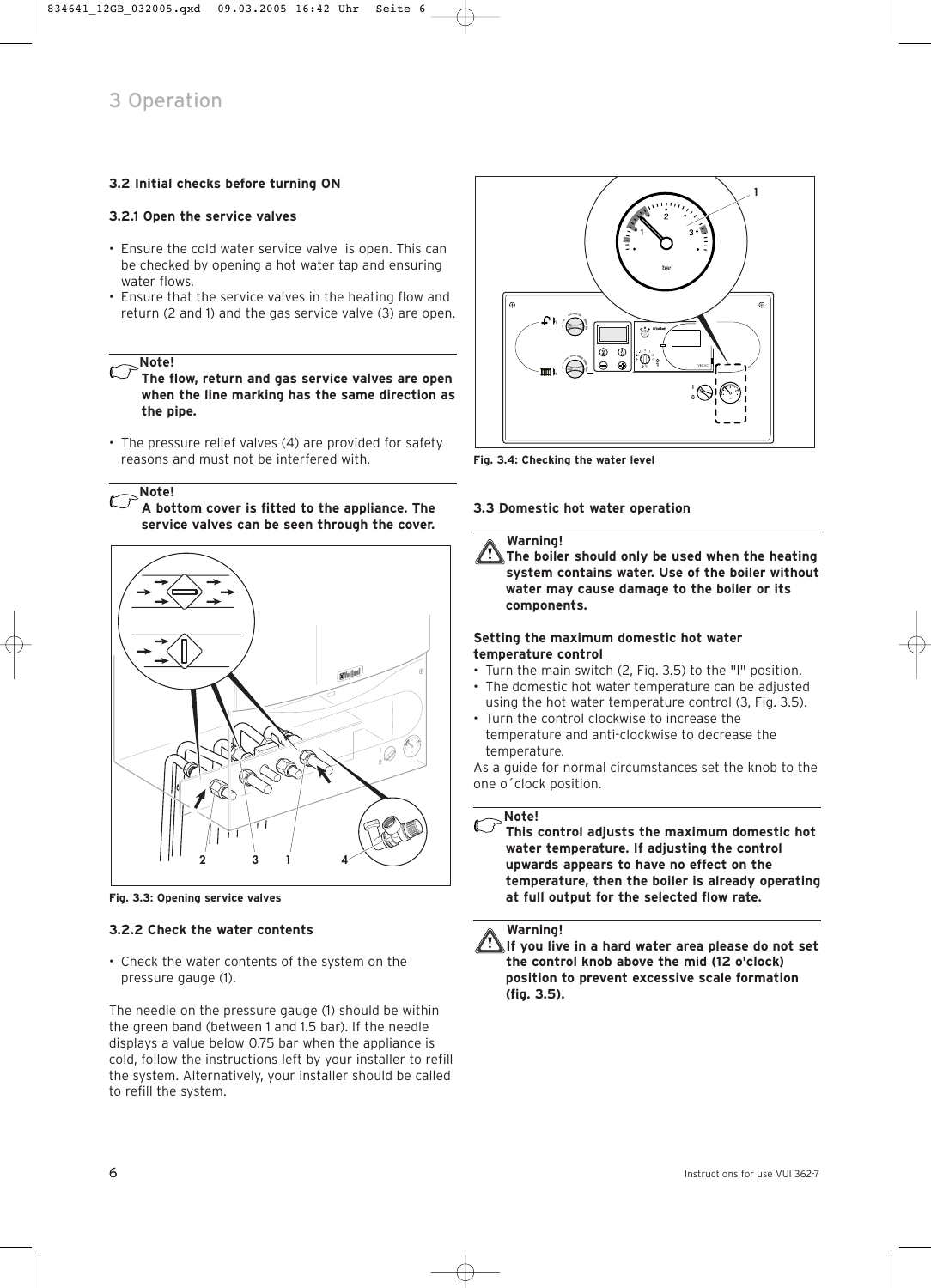

**Fig. 3.5: Domestic hot water supply**

## **3.3.1 Warmstart operation**

The warmstart facility provides instantaneous delivery of domestic hot water from the aquaPLUS boiler. When the warmstart system is switched ON the boiler will automatically light periodically to maintain the internal temperature of the boiler. When the warmstart system is switched OFF a short delay may be experienced in obtaining hot water at the tap.

- The warmstart system is activated by turning the hot water temperature control knob (1) all the way to the very right for a short time. Reset the hot water temperature control knob to the desired setting. The symbol "C" (comfort) appears in the display and shows that the Warmstart system is activated. The boiler will now provide instantaneous delivery of hot water directly when a hot water tap is turned on.
- The Warmstart system is switched off by momentarily turning the knob (1) to the left, as far as the stop. The "C" symbol no longer appears in the display. Reset the hot water temperature control knob to the desired setting.

## **Note!**

**Irrespective of whether the warmstart facility is switched on or off, the boiler will automatically operate to provide hot water whenever a hot water tap is opened.**



**Fig. 3.6: Switching the warm start on and off**

## **3.3.2 Obtaining hot water**

When you open a hot water tap (1) at a draw-off point (wash basin, shower, bath etc.), the appliance supplies you with the hot water you require.

When a certain volume of water has been drawn off, the appliance is brought into operation automatically and the integrated hot water storage vessel is re-filled (in some circumstances, the appliance may operate only after the water has been drawn off).

## **Warning!**

**The appliance is equipped with an automatic protection function against legionella: If the temperature in the hot water storage vessel falls below 50 °C, then the vessel will be heated to 65 °C once in a 24 hr period. In this way, the water in the storage vessel is thermally disinfected. Please note that after completion of the thermal disinfection process there is a possible risk of scalding when drawing off hot water.**



**Fig. 3.7: Drawing off hot water**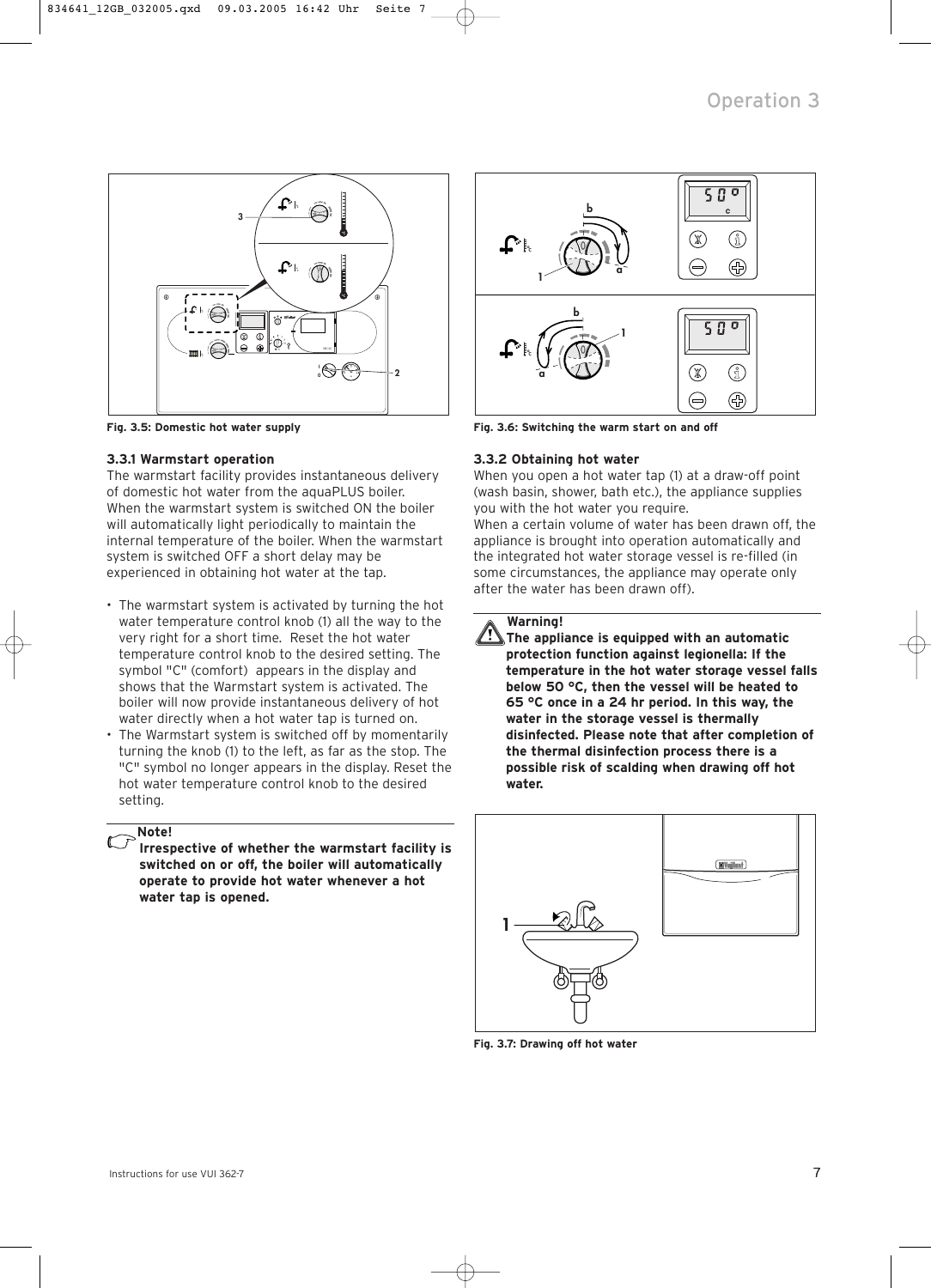## **3.4 Heating operation**

## **3.4.1 Setting the maximum radiator temperature control**

- Turn the main switch (1) to the "l" position.
- Set the maximum radiator temperature control to the desired setting using the control knob (2). We recommend the following settings:
- Left setting during spring and autumn (turning the control knob all the way to the very left switches OFF heating),
- Middle setting during mild winter,
- Right setting during cold winter.



**Fig. 3.8: Setting the flow temperature**

## **3.4.2 Setting the external controls**

• Set the room thermostat (3, accessory) and/or the thermostatic radiator valves (4, accessory) according to the instructions supplied with the control(s).

**Note!**  $\widehat{\phantom{a}}$ 

**Vaillant offer room thermostat/ time control accessories which give accurate and economic room temperature control as well as improved comfort. Ask your installer!**

The boiler will now operate automatically to provide central heating for the conditions selected on the external controls and also provide domestic hot water on demand).

Whilst the boiler is operating, the boiler display (7, fig. 3.2) indicates the temperature of the water within the boiler circuit. After the boiler stops operating the pump and fan will continue to operate for a short period to fully disperse the heat from the boiler.

#### **Note!**  $\bigcap$

**The boiler incorporates an anti-cycling economiser control to prevent energy wasteful ON and OFF operation of the boiler for short periods when in the central heating mode. When turning the room thermostat to a higher setting there may therefore be a short delay before the boiler operates.**



**Fig. 3.9: Setting the external controller**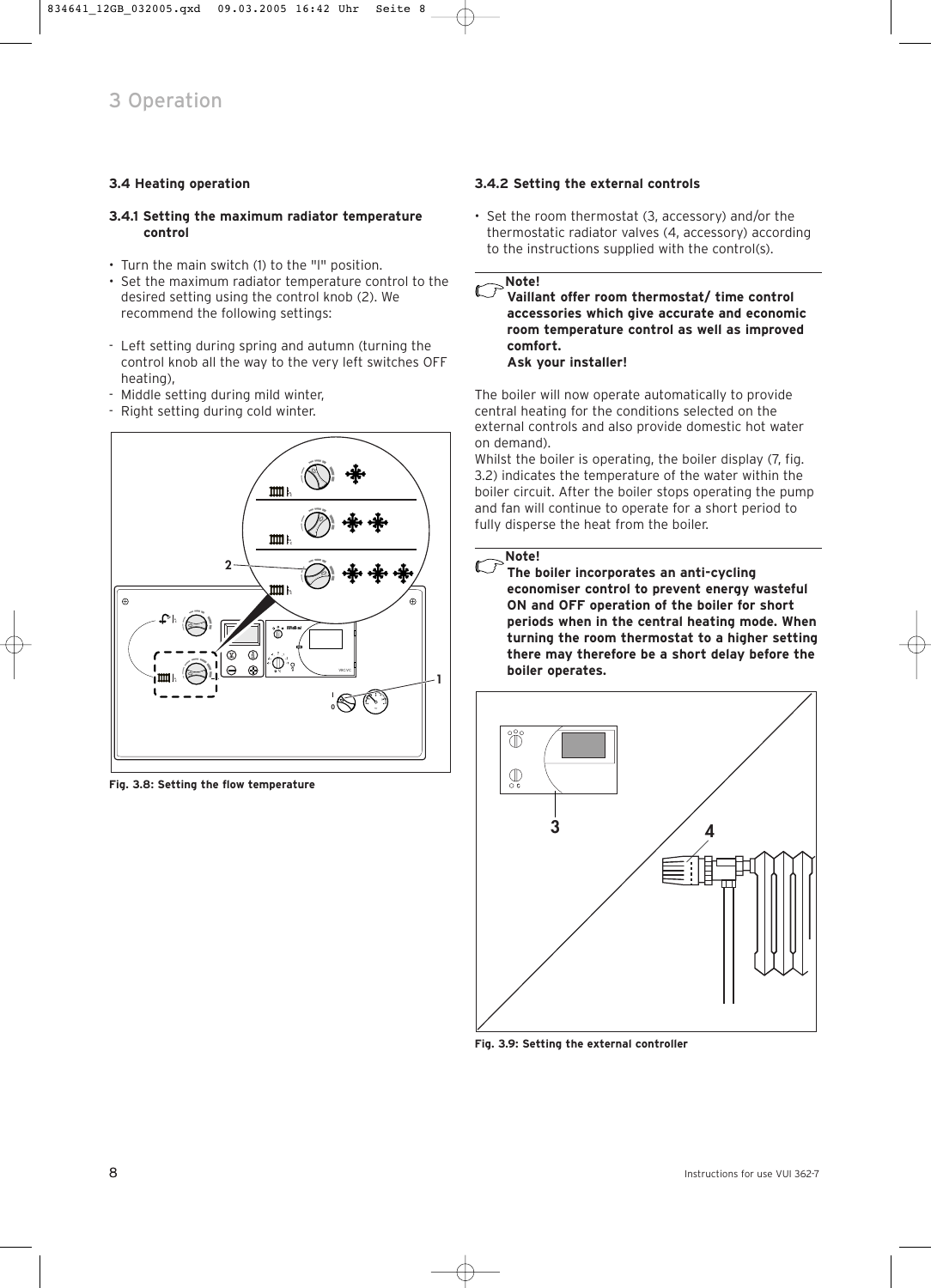## **3.5 Status display**

(For maintenance and service work performed by your installer or service agent)

The status displays are activated by pressing the "i" button (1). The current status code, e.g. "S.34" for the frost protection mode, is shown on the display (2). Pressing the "i" button again will switch you back to the normal mode.

The "+" and "-" buttons will only be used by your installer or service agent during service and maintenance work.



**Fig. 3.10: Status displays** 

|                | <b>Meaning</b>                              |
|----------------|---------------------------------------------|
| <b>Display</b> |                                             |
| $S.00*$        | No heating demand                           |
| $S.02*$        | Pump running                                |
| $S.03*$        | Ignition sequence                           |
| $S.04*$        | Burner ignited                              |
| $S.05*$        | Fan and water pump over run                 |
| $S.07*$        | Water pump over run                         |
| $S.08*$        | Anti cycling mode (after heating operation) |
| $S.10**$       | Hot water demand                            |
| $S.20**$       | Tank cycle mode active                      |
| $S.28**$       | Anti cycling mode (after tank filling)      |
| $S.34*$        | Frost protection mode active                |

**Table 3.1: Status displays (A complete overview of the status codes can be found in the installation instructions).**

\* Heating operation, \*\* Hot water operation

## **3.6 Resetting the appliance**

When a hot water tap or the central heating system requires heat, the boiler automatically ignites and starts to operate. If the automatic ignition is not successful within 10 seconds, then the boiler does not go into operation and switches to "Lock out". This is indicated visually by the crossed out flame in the display and the displaying of fault code "F.28" or "F.29" (flame extinguished during operation). A new attempt to ignite the flame can then only be performed after pressing the "Reset" button.

• Press the "Reset" button (2) and hold for approx. 1 second.

## **Warning! If the boiler still shuts off after a third attempt, then please consult your installer or Vaillant Service Solutions.**

The boiler also switches to "Fault" when there is not enough water in the system. This fault is indicated by fault codes "F 22", "F.23" or "F.24". The boiler must only be placed back in operation after the heating system has been properly refilled with water.

In the unlikely event of any other fault developing, which prevents the boiler from operating, the display will also show other fault codes. If a fault code is displayed please contact your installer or Vaillant Service Solutions.

**Note!**

 $\mathbb{C}^7$ **If contacting Vaillant Service Solutions please remember to quote the fault code, as this will help to pinpoint the fault.**



**Fig. 3.11: Reset**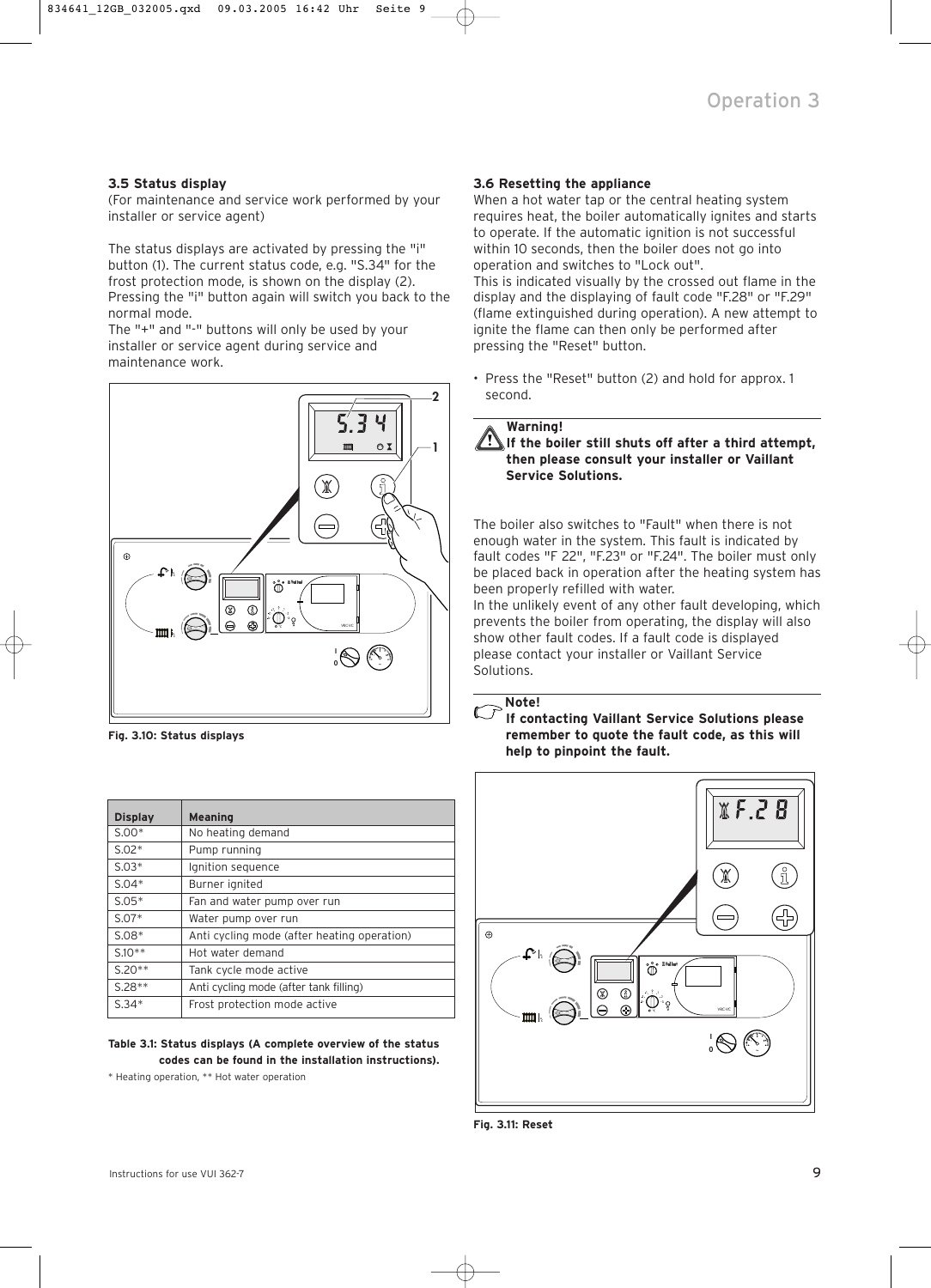

**Fig. 3.12: Reset** 

## **3.6.1 Faults in the hot water system**

To protect the storage vessel feed pump, the appliance is equipped with dry-running protection. This prevents operation of the feed pump if an insufficient quantity of water is available in the appliance. If dry-running protection is activated, reset the appliance as follows:

• Press the "Clear fault" button (see 2, illustration 3.12) and hold it down for approx. 1 sec. or, alternatively, switch the appliance main switch "OFF" and "ON" again.

If the boiler still shuts off after a third attempt, please consult your installer or Vaillant Service Solutions.

## **3.7 Turning the boiler OFF**

## **3.7.1 To turn OFF the central heating only (Summer smode)**

• Turn the maximum radiator temperature control knob used to control the heating supply temperature (1) all the way to the left.

#### **Note!**  $\mathbb{C}$

 $\widehat{\phantom{a}}$ **You can switch off the heating operation in summer, for example, but the boiler will continue to provide domestic hot water whenever a hot water tap is opened.**



**Fig. 3.13: Setting the summer operating mode**